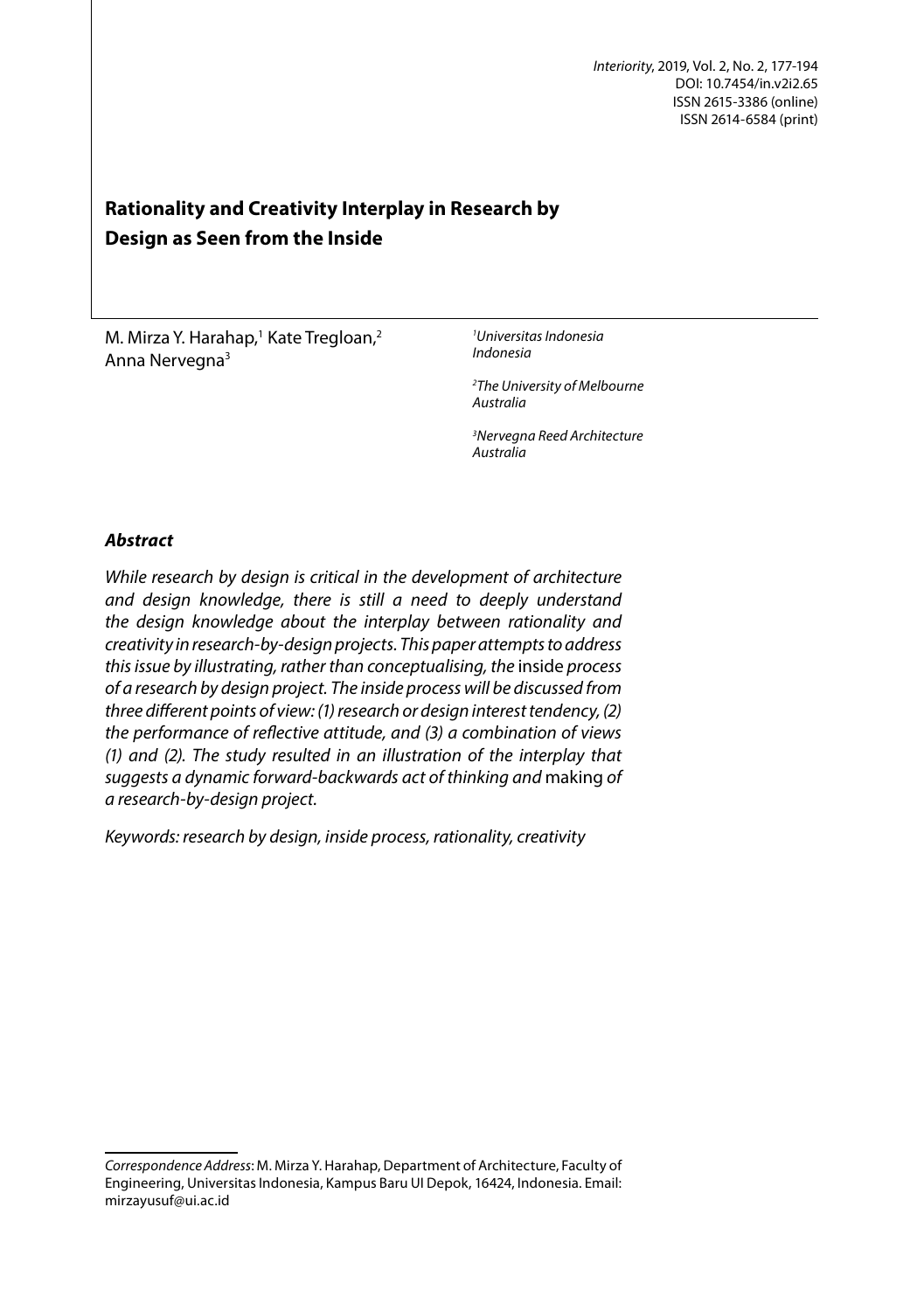#### **Introduction**

The practice of research by design in architecture and other designrelated disciplines is relatively new compared to the discourse of architecture and design as bodies of knowledge themselves. However, research by design has been practised frequently in many architectural higher education institutions and is considered "an essential element in the emerging academic discipline of design" (Michel, 2007, p. 15). This central role of research by design is also argued by Hauberg (2011), who stated that

> In architecture as well as in the society, there have always been revolutions or shifts in paradigms. If we think of architecture today, such shifts must concern globalization and the impact from climate changes. But there is also an ongoing revolution in the tools and processes of architecture, which contributes to a holistic and open approach to design, information, production and materials, and which reaches out for a connection between the academia and the profession. Research by design calls for such a holistic approach to practice as well as to research. (p. 56)

Acknowledging the importance of research by design, this paper will, in particular, try to further explore our understanding of the conducti of research by design. In research-by-design projects within which design is a core activity of the research process (Hauberg, 2011), there is an incorporation of rationality and creativity as the manifestation of research and design portions of the project.

Research by design can be seen as a design activity with which the process is "on positive theory and implemented through rational thinking and creative skill" (Bashier, 2014, p. 427). Rationality in research by design presents itself as a method of inquiry that is essential to face spatial problems which require constant adjustments and are notorious for being wicked (Roggema, 2017). Meanwhile, taking note of the perspective that views the design process as a "transition from art and craft to form of technical and social science focused on how to do things to accomplish goals" (Friedman in Bashier, 2014, p. 425), creativity implies a portion of personal intuition in conducting the transition (Stappers, 2007).

Creativity, however, is usually seen from its material manifestation the products or artefacts produced during the conduct of a research-by-design project. This is in contrast to the fact that creativity is processed in the human mind (Gnezda-Smith, 1994). The preliminary study presented in this paper attempts to address this particular issue by deeply exploring the incorporation of rationality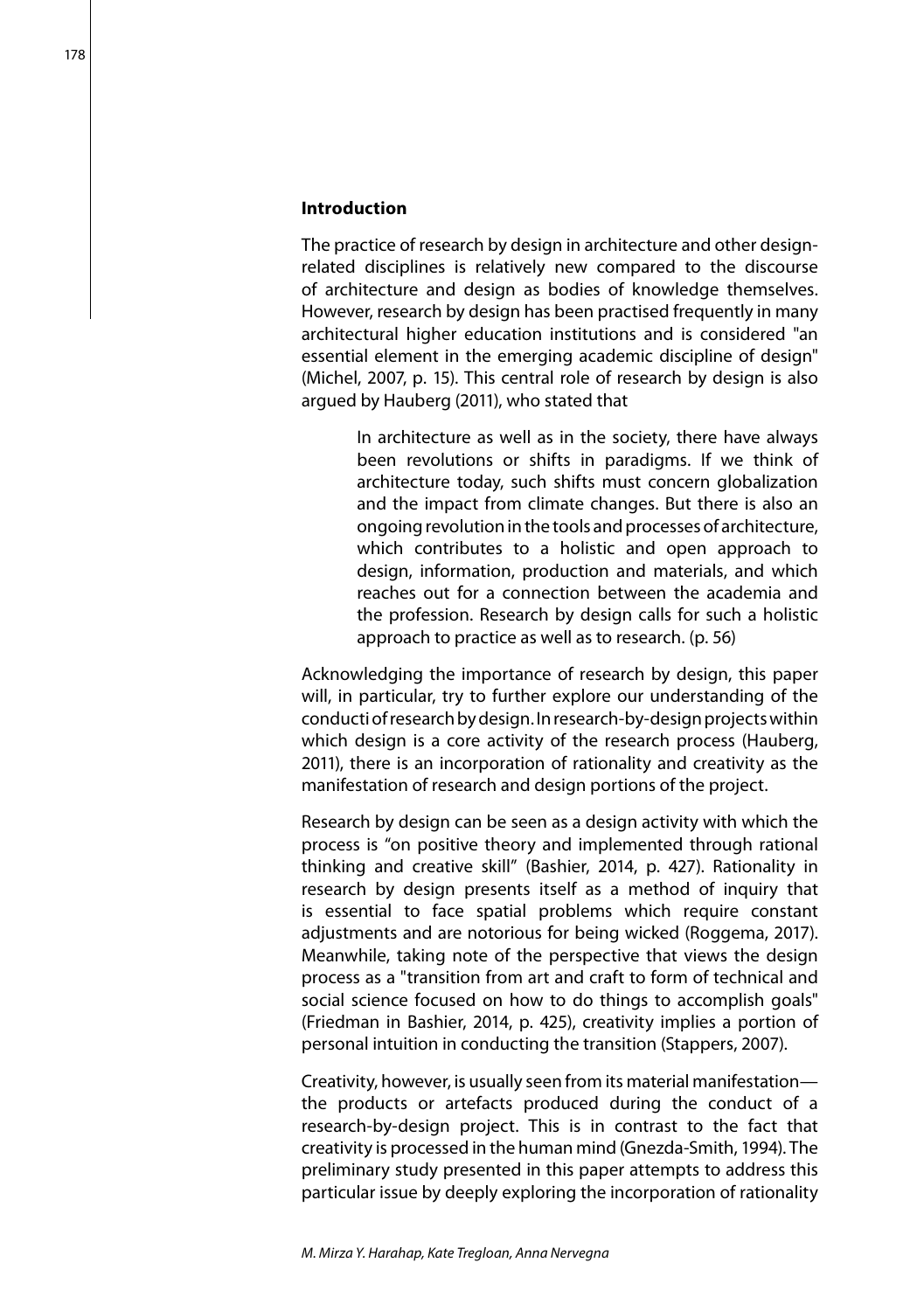and creativity residing in research by design project. A discussion on the interplay between the rational and creative approach in research by design will be presented, followed by the discussion on the role of *inside* as a promising way to dismantle the interplay. Further, a study case which looks at a research by design project will be conducted. In the analysis, this paper will present how the *inside* illustrates the designer's engagement with the project, informing us of how he interplayed the rationality and creativity in the project.

### **Rationality and Creativity Interplay in Research by Design**

On one side, rationality focuses on problem-solving, which is supported by a set of scientific procedures and relevant theories (Plowright, 2014). Problem-solving results in a somewhat "detailed, comprehensive, linear, and universal approach to design, seeing the result as 'solution' to problems" (Plowright, 2014, p. 23). On the other side, an adverse rationality approach known as reflection-inaction further positions the designer as "an individual who adapts and shifts his or her approach based on experience and need" (Plowright, 2014, p. 24). Performing critical reflection is especially central to design research, as adapting and shifting a designer can eventually communicate questions and conclusions of the project (Burdick, 2003).

The two rational approaches are distinct, yet together they present an essential method of inquiry. The attitude of reflection upon various acts conducted during the problem-solving process makes possible the counters that are manoeuvring and situating upon the faced problems. It is argued that the continuous adjustments and adaptations occur through the interplay of two different thinking styles embedded in rational thinking approaches. Also, it is vital to note that rational thinking always imposes dual thinking styles, which are diverge-converge, associative-dissociative, analysis-synthesis, generative-evaluative, and inductive-deductive (Plowright, 2014; Stappers, 2007; Rhea, 2003).

Besides developing in a rational sense, research by design also incorporates creativity in the process. Despite the inconclusive discussion on the definition of creativity embedded in a design process (Dorst & Cross, 2001), in a research-by-design project, creativity is indeed central as it is what model making, mapping, sketching and other forms of visually notated material exploration are utilised and performed (Roggema, 2017; Stappers, 2007). However, the question is raised regarding whether creativity is bounded only on its material form. Can we comprehend creativity incorporated in a research-by-design project other than through its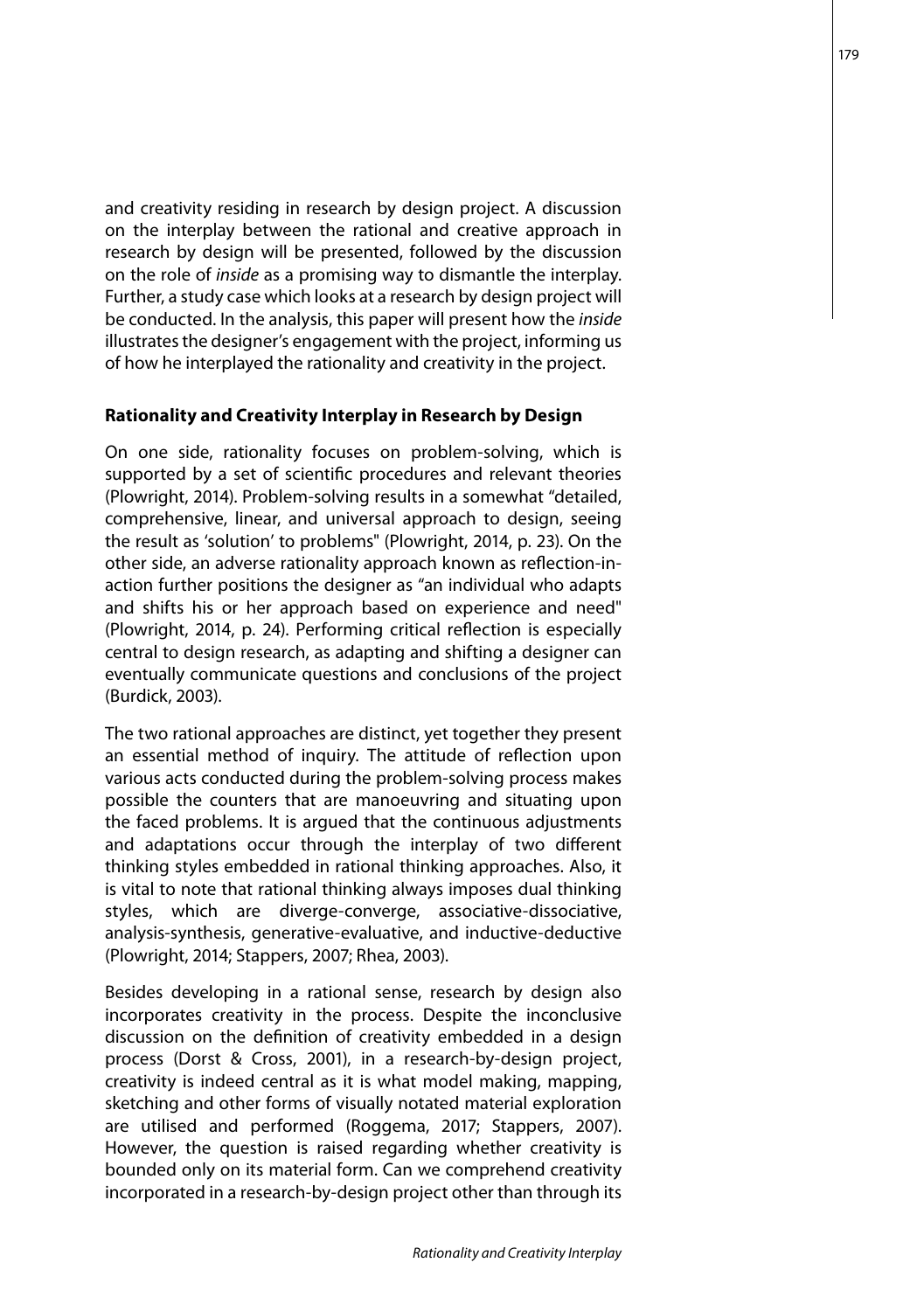material manifestation? Our concern primarily lies in this manner of seeing creativity. The tendency to understand creativity only by unravelling the products could lead us to fail to perceive its means thoroughly. Products are essential as part of creativity, but there is a need to consider the "internal experiences of creative individuals" (Gnezda-Smith, 1994, p. 138) as well, and thus, a complete understanding of creativity.

Creativity enables designers to determine and respond to design problems through the deployment of various strategies (Dorst & Cross, 2001). Such actions are arguably made possible since the designers have the power to switch their thinking styles actively. We have previously discussed that problem-solving, as one of the rationality approaches in research by design, somehow reflects linearity. However, designers can actively switch their thinking styles, and "thinking styles are preferred ways of using one's skills … they are *decisions* about how to deploy the skills available to a person (Sternberg, 2006, p. 89). Consequently, they can flexibly continue their research-by-design project. This kind of flexibility is needed in research-by-design projects in order for a designer to prevail over the predetermined ideas and surpass them (Nijstad, De Dreu, Rietzchel, & Baas, 2010). When designers are flexible with their thinking styles, the conduct rationality, which is seen at first as a linear process resulting from a problem-solving approach but is deformed into a spiral process, as suggested by Plowright (2014) and Stappers (2007).

Furthermore, the flexibility to actively switch between the dual thinking styles, namely "through the use of broad and inclusive cognitive categories, through flexible switching among categories, approaches, and sets, and through the use of remote (rather than close) associations" (Nijstad et al., 2010, p. 43), is arguably made possible because of the reflective-in-action rationality approach. The creative flexibility to switch between styles could be associated with reflective attitude, since when designers reflect, they open their way towards the spreading of activation (Nijstad et al., 2010). It results in a less clear aim and more random process (Nijstad et al. 2010) as the benefit of creativity. "Defocused, random processes would result in the generation of associations that are more remotely related to existing ideas" (p. 40)—the reflection itself.

In retrospect, the spiral-like previously mentioned research-bydesign process is the result of performing a reflection attitude which brings flexibility into the process—the creativity itself. In other words, the creativity that is imposed as the internal experience of the designer could be seen from the way the designers conduct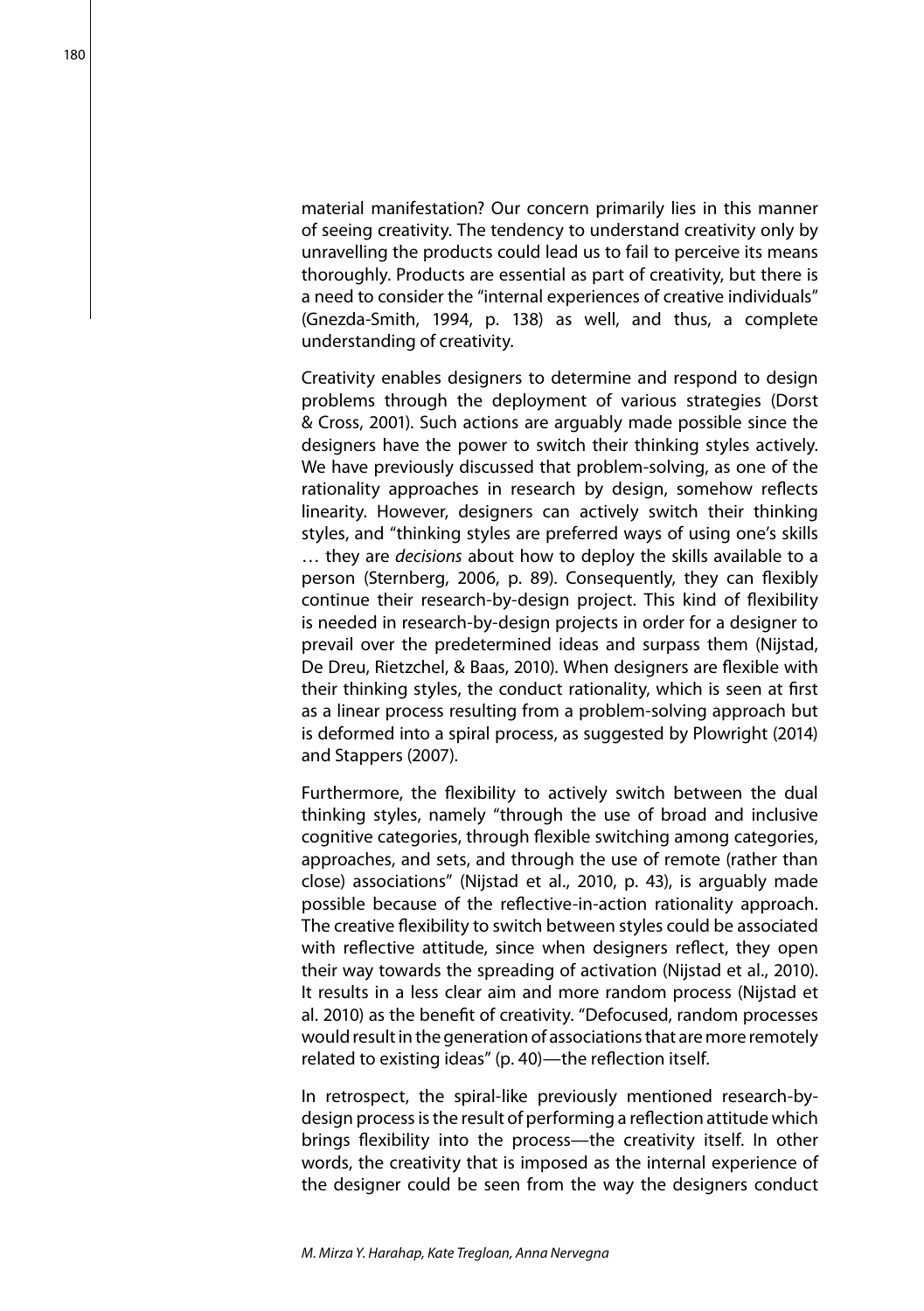their reflective attitude in the overall research-by-design process. Creativity is interplayed within the rational approach. We believe that this is the kind of creativity that we need to explore further to complement the other way of understanding creativity through the artefacts produced during the process.

Unfortunately, no matter how creativity is employed in the rational development of a research by design project, the design knowledge which lies in the interplay between rationality and creativity can hardly be conceptualised (Bashier, 2014). Nevertheless, there might not be a need to conceptualise them in the first place, since the design is about "making sense of things (to others)" (Krippendorff, 2007, p. 69) through "realisation in-the-world, and proof by demonstration" (Stappers, 2007, p. 82). Because there is a relatively substantial portion of artefact production–which further in this paper referred as making– mingled in a project, one way to better understand the notion is presumably by dismantling the making themselves. The moment the notion is revealed, further conceptualisation could be irrelevant. Retrospectively, one of the ways to understand the relation between rationality and creativity in research-by-design projects might be to look at how rationality is creatively performed. It is argued that by dismantling how various making are incorporated in research-by-design projects, we could better understand the design knowledge of the interplay between rationality and creativity.

## **The Interplay as Seen from the Inside**

Several pieces of literature have discussed the position of research and design, which implicate the rationality and creativity by explaining how the projects were conducted. Some of them disembark their study from the first-person point of view. For example, Donahue (2003) extended his argument that "the form of designed objects has taken in the past does not predefine what we are able to create in the present or future" (p. 170) by explaining his making experience when conducting his design research project. The same approach is also adopted by Zimmerman (2003) when discussing iteration, not just as rational making to produce artefacts, but instead as a creative process. Zimmerman, however, explored the topic by referring to more than one project, all of which were his personal experiences.

Other studies went further by incorporating their first-person perspectives into time-based analyses. The design research projects were seen in a timely manner as a sequence of artefacts production. Basballe & Halskov (2012), for example, went in-depth with their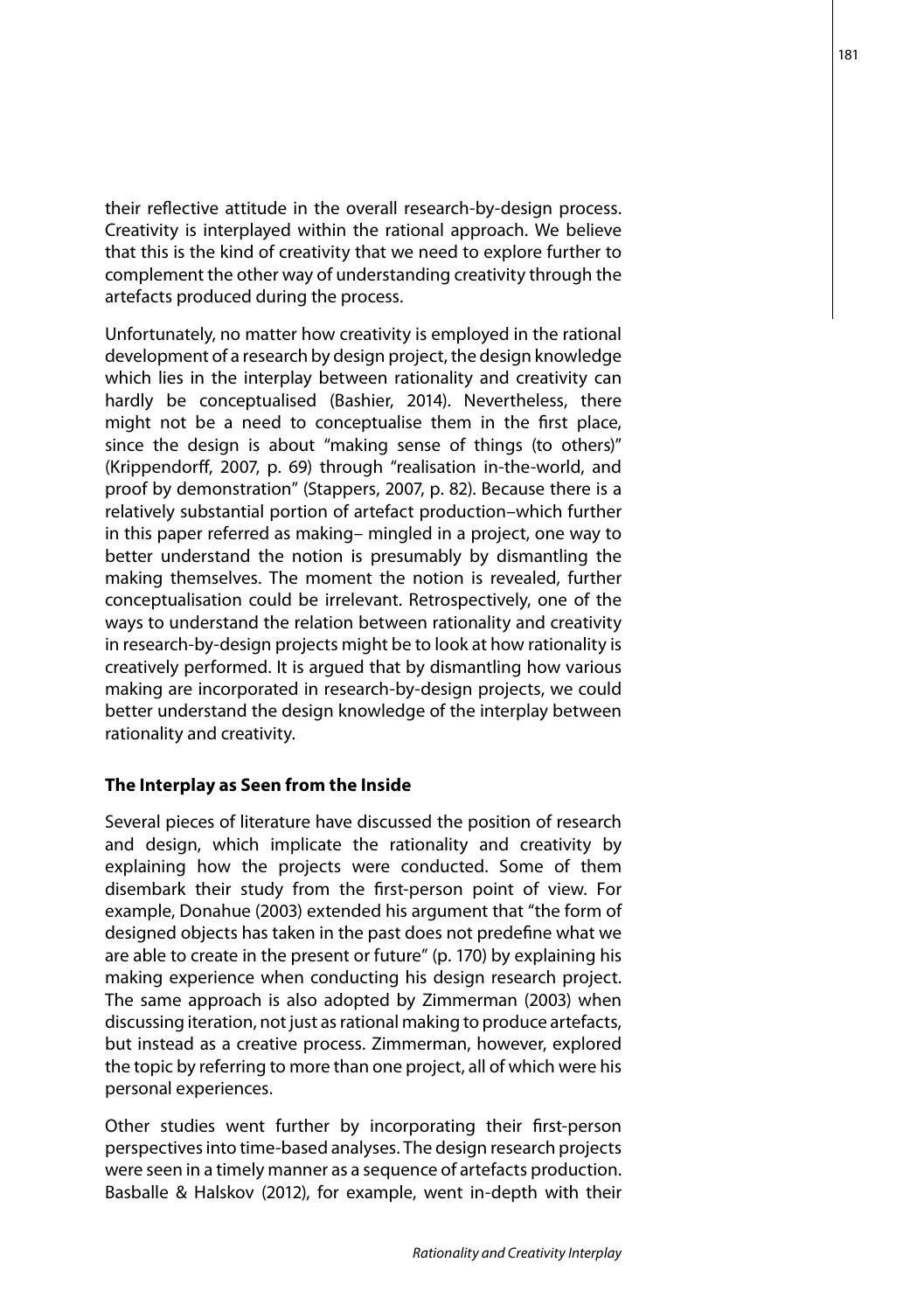explanation on the design research process. They sequentially explained how each creative production in the process contributed to either research or design interests. Exploring the three phases of research by design, namely *coupling*, *interweaving*, and *decoupling*, their study reveals how each creative production has a portion of contribution to either research or design interests. A similar approach is also presented in Carey's (2018) study, which informatively connects us to his practice through narration. His study is full of words which tell us about the time, process, as well as duration.

More on the discussion about design as seen through its process is the protocol analysis study. In particular, the study reveals that despite the inconclusive definition of creativity, there is an agreement about recognising the implementation of creativity in a design process (Dorst & Cross, 2001). Delft Design Protocols Workshop is a well-known initiative that explores the process of a design in a framework. It is notable though that "the Delft Design Protocols Workshop was concerned with analysing design activity across a broad spectrum of approaches; it was not concerned specifically with analysing creativity" (Cross, 1997, p. 314). In retrospect, the exploration of the interplay between rationality and creativity in research by design might be conducted by adapting the protocol approach suggested by the Delft Design Protocols Workshop.

Those studies inform us that design knowledge, arguably including the interplay between rationality and creativity, is probably best done from the interior of the process, the *inside*. Data on what have been done throughout a project as well as their contribution to the production of artefacts, and also their position in the timeframe are the three types of core data which could inform the inside. They all are considered to be inside because their roles are as the syntax, which defines the boundary and discourse of (architectural) design (Plowright, 2014). However, the understanding of the inside can only be acquired when the data are projected into a framework that actualises the development of both research and design (Gero & McNeill, 1998). It is why the protocol analysis is considered relevant for conducting the study on the inside. Nonetheless, the inside is also considered relevant in revealing the interplayed creativity in the rationality of research by design, as what is offered from the inside reflects the internal experience of a designer argued from the previous creativity-rationality discussion.

To disembark from the above thinking, this paper attempts to study the analyses of the inside of a research-by-design project. In particular, the study explores the creativity that is emitted from the reflection-in-action attitude. By doing so, the study aims to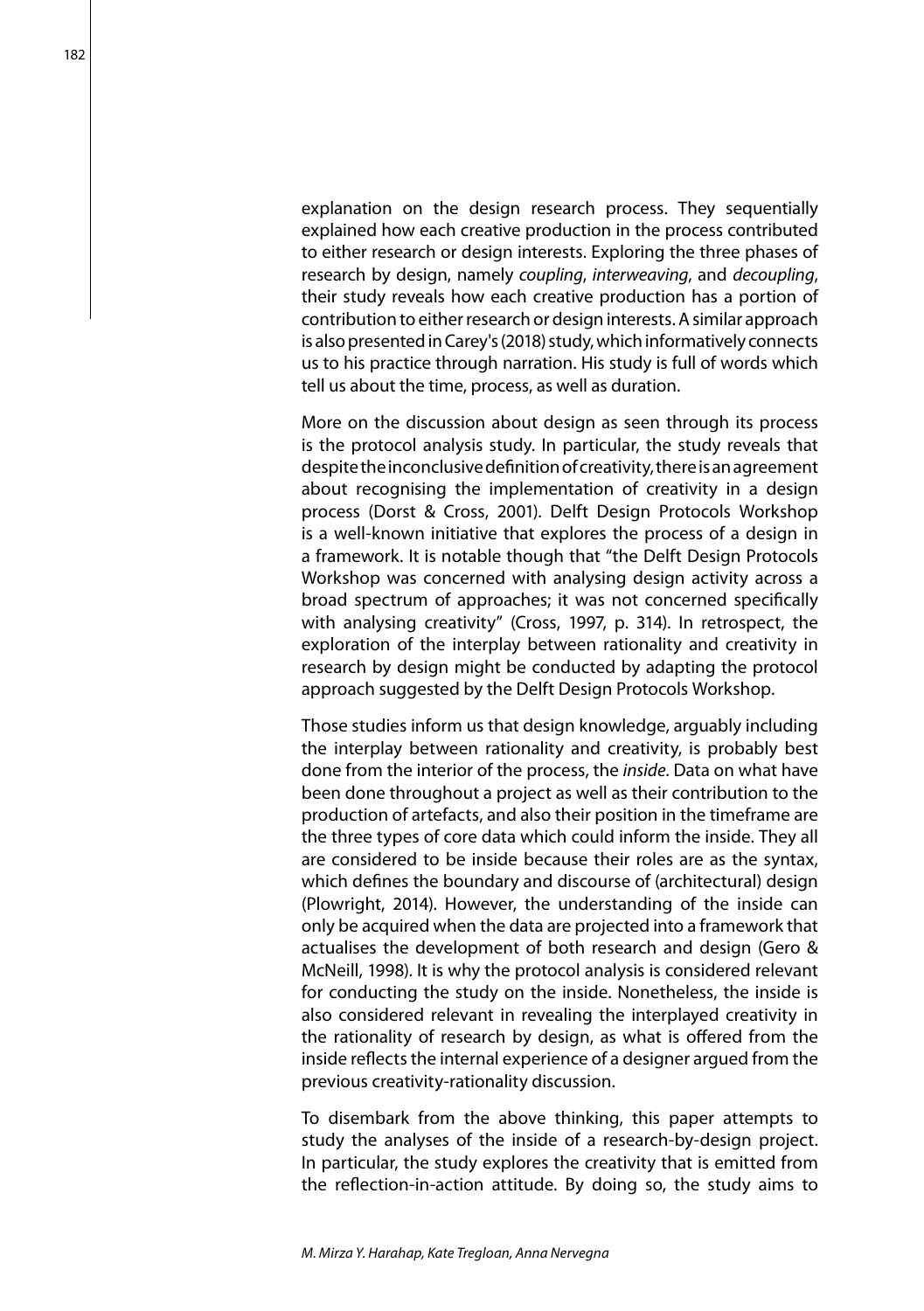reveal and illustrate—rather than conceptualise—the knowledge reflected from the interplay between rationality and creativity embedded in research-by-design project.

#### **Attempt to Reveal the Inside**

In order to reveal the design knowledge of the interplay between rationality and creativity, our study looks at the conduction of one of the creative forms of making. The study looks at the records of an interior architectural research-by-design project that Harahap (one of the authors) had conducted during his study at the Master of Design programme (interior architecture stream) at Monash University, Australia. The records that were studied are in the form of a logbook that documented what Harahap had done in his second semester. The logbook entries are comprised of various making records. In this study, the logbook was viewed as a form of making itself—as one of the artefacts.

The contents of the logbook were analysed as well. While the logbook itself is a product of creativity, the contents of the logbook informs us on the internal experience. The study performed upon the logbook can then be seen as an attempt to understand how creativity interplayed with the rationality of the conducted research through its inside. Eventually, the inside illustrates the design knowledge of the interplay between design and research.

There are 48 entries, each of which consists of two sides (Figure 1). The first side displays a specific making which had been conducted. The second side displays a six-part reflective writing about the displayed work on the first side. The reflective writing consists of six responses towards six specified questions which inform how the making contributes on the project. The six questions are as follows:

> *Question 1: What do you think (about it)? Question 2: How do you feel (with it)? Question 3: Does it help you with your design? Question 4: Does it help you answer your research question? Question 5: What could be improved? Question 6: What should we do next?*

Out of the six questions, the third and fourth questions relate the conducted making with the design and research interests of the project. Meanwhile, other questions are related to the conducted making itself: its presence and its possible future development. Unfortunately, there is no record on exactly when each entry was added into the logbook. However, the entries were added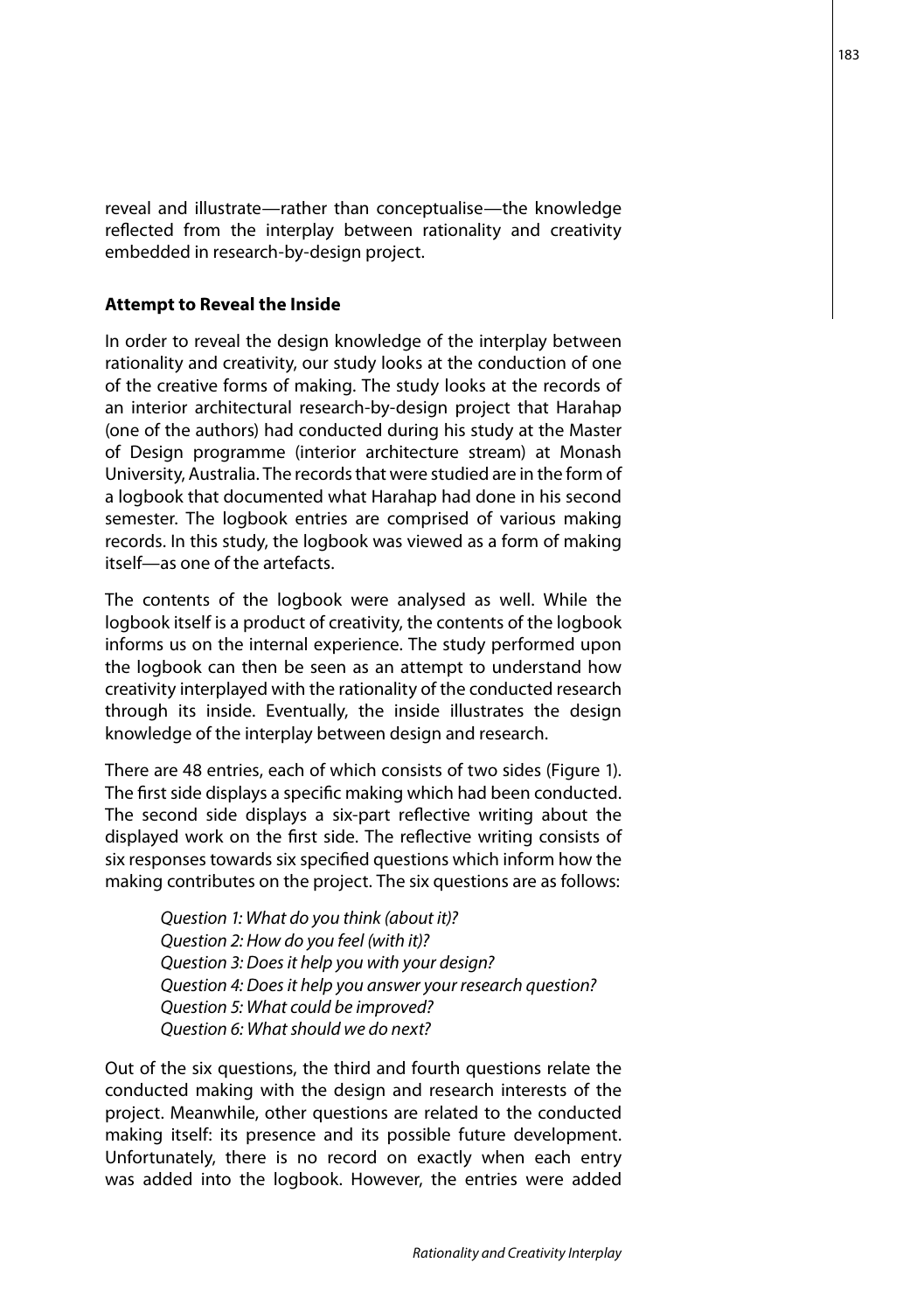sequentially as indicated by the number on each entry. Each entry is accompanied with a note indicating whether or not they relate to other entries which had previously added.



Figure 1 Example of an entry in the logbook

> In order to reveal the inside process of the project, we performed a three-part study. The first part of the study was drawn upon the perspective of the *coupling-interweaving-decoupling* process between research and design interests suggested by Basballe & Halskov (2012). Each entry was reviewed based on its contribution to research and design interests. It is argued that the result of flexibility implicated from the creativity interplayed in the rationality is the distinction in the research and design interests. In other words, they are the traces of solution, the responses regarding design issues and the answers to the research questions–a form of rational aspect of the research by design. This analysis results in the inside pattern, which shows how each documented making roles in the overall design by research project.

> The second part of the study looks at reflection-in-action approach throughout the semester. In this part, the study illustrates how the reflection was performed as shown from when the numbering on each entry actually occurs. Instead of looking at the entries individually, the study attempts to see them as a whole. This part of the study adopts the linkograph analysis performed by Goldschmidt that interlinked the important design statement by individual designers to reveal the creativity leap during the design process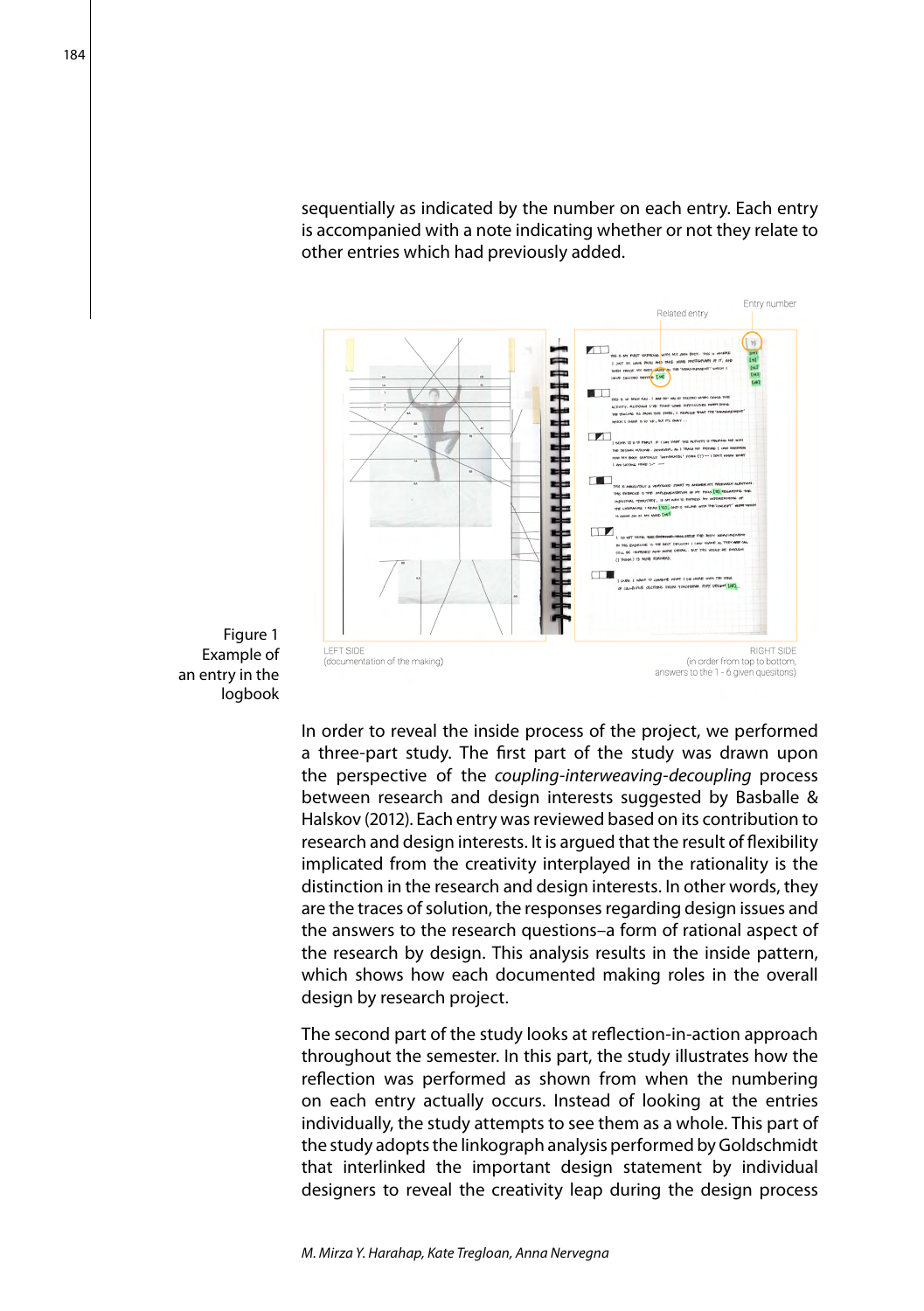(Cross, 1997). This part of the analysis is, in particular, reflects the creativity this paper is concerned with: creativity that lies beyond the material manifestation of a research-by-design project.

In the final part, the study explores the *inside* that combines the analysis from the first and second parts. This part reveals the interrelation between reflection-in-action attitude with the research and design interests. The result of this final part of the analysis informs us how the interplay between rationality and creativity occurred.

## **Inside #1: Research and Design Interests**

The inside of a research-by-design process can be substantially illustrated by uncovering how the making within the process was performed, whether they are for the importance of either research interests or design interests. The analysis, in particular, disembarks from the notion that research by design imposes three phases, which are *coupling*, *interweaving*, and *decoupling* (Basballe & Halskov, 2012). Here, each of the documented entries in the logbook is reviewed. Responses to the third and fourth questions are mainly examined since the two suggest how central each documented making towards the research and design output was.



Figure 2 The inside process as seen from interest tendencies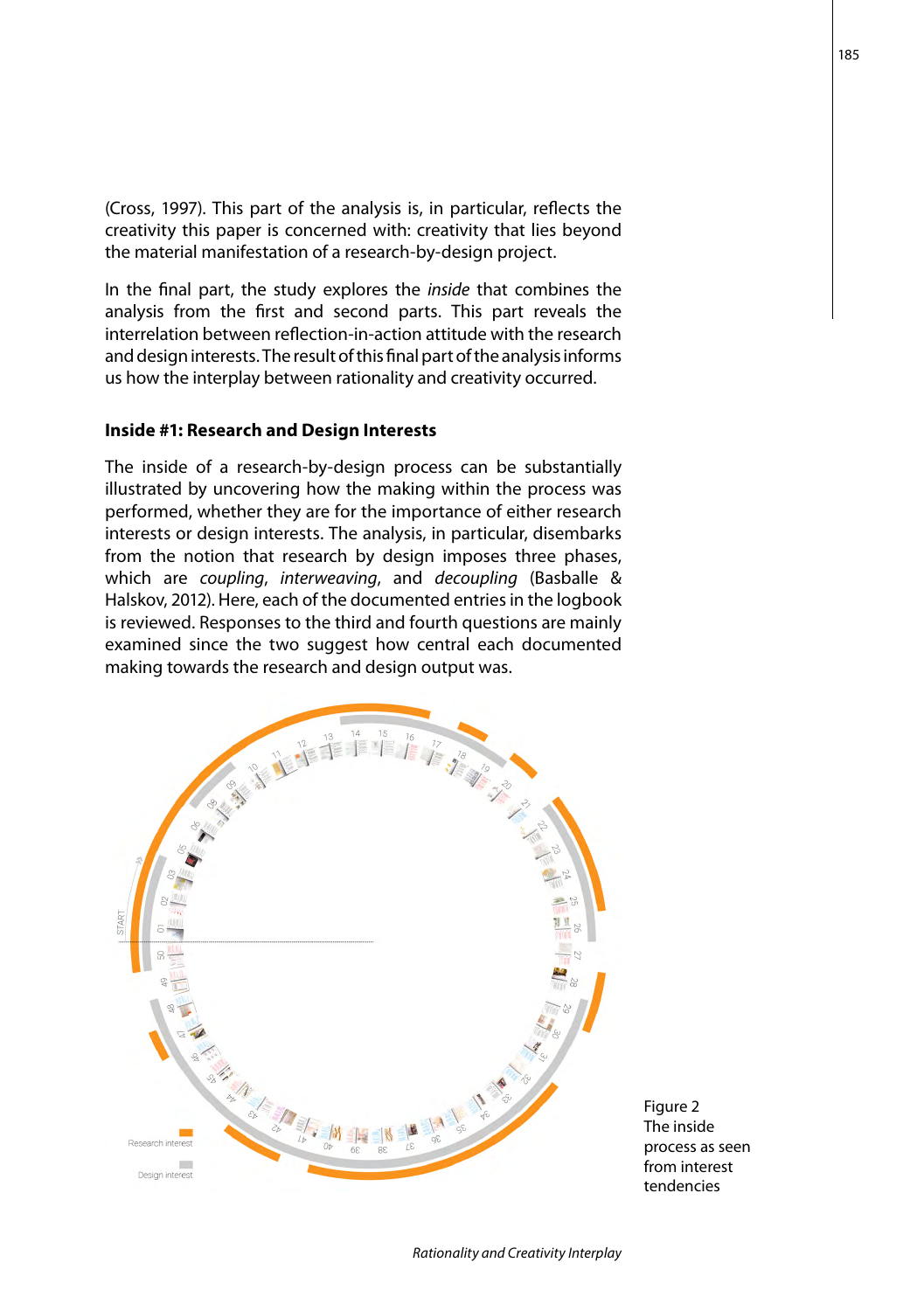For example, by reviewing the logbook entries, the entry numbers #45, #05, and #23 suggest that the making was more relevant towards the design outcome and output, towards attempting to answer the research question, and towards both design and research interests, respectively. Accordingly, by reviewing all of the logbook entries, the research-by-design process can be illustrated in an inside diagram in Figure 2.

The diagram informs the contribution tendencies of each documented making in the whole process. The tendencies appear as follows: (1) At the beginning of the semester, the making was dominated with producing research by design artefacts that focused on research interests rather than design purposes. It is notable though that the four first logbook entries inform that making was conducted with consideration towards both research and design interests. Arguably, this is where the *coupling* process performed; (2) In the middle of the semester, there was a dynamic of tendencies as indicated by the mixed-purposes of making. The dynamics can especially be seen between entries #14 to #32. Some tend to contribute more towards answering the research question, some lean towards the design interest and some which appear as attempts which help both research and design importance. The dynamics reflect the occurrence of the *interweaving* between design and research interests; (3) As the semester's end came closer, many of the making were producing artefacts that are more related to the importance of design.

The indications shown from the inside diagram in Figure 2 are generally informing us that in a linear form, the project does reflect the *coupling*, *interweaving*, and *decoupling* phases. The beginning of the process is signed by the *coupling* between design and research interest, followed by the *interweaving* in the middle and ending with the *decoupling*.

## **Inside #2: Reflective Attitude**

Following the analysis of the contribution of making towards research and design interests, the inside is also seen from the perspective on the reflective attitude performed in the process. To reveal such performance, the study looked at how the logbook entries were noted. Each of the entries were numbered, indicating when each entry's conducted making is related to one another, either affirming or negating. A simple statement and indication of the number of related entries inform the reflection act. As a result, the study can illustrate the findings in a diagram, as shown in Figures 3 and 4.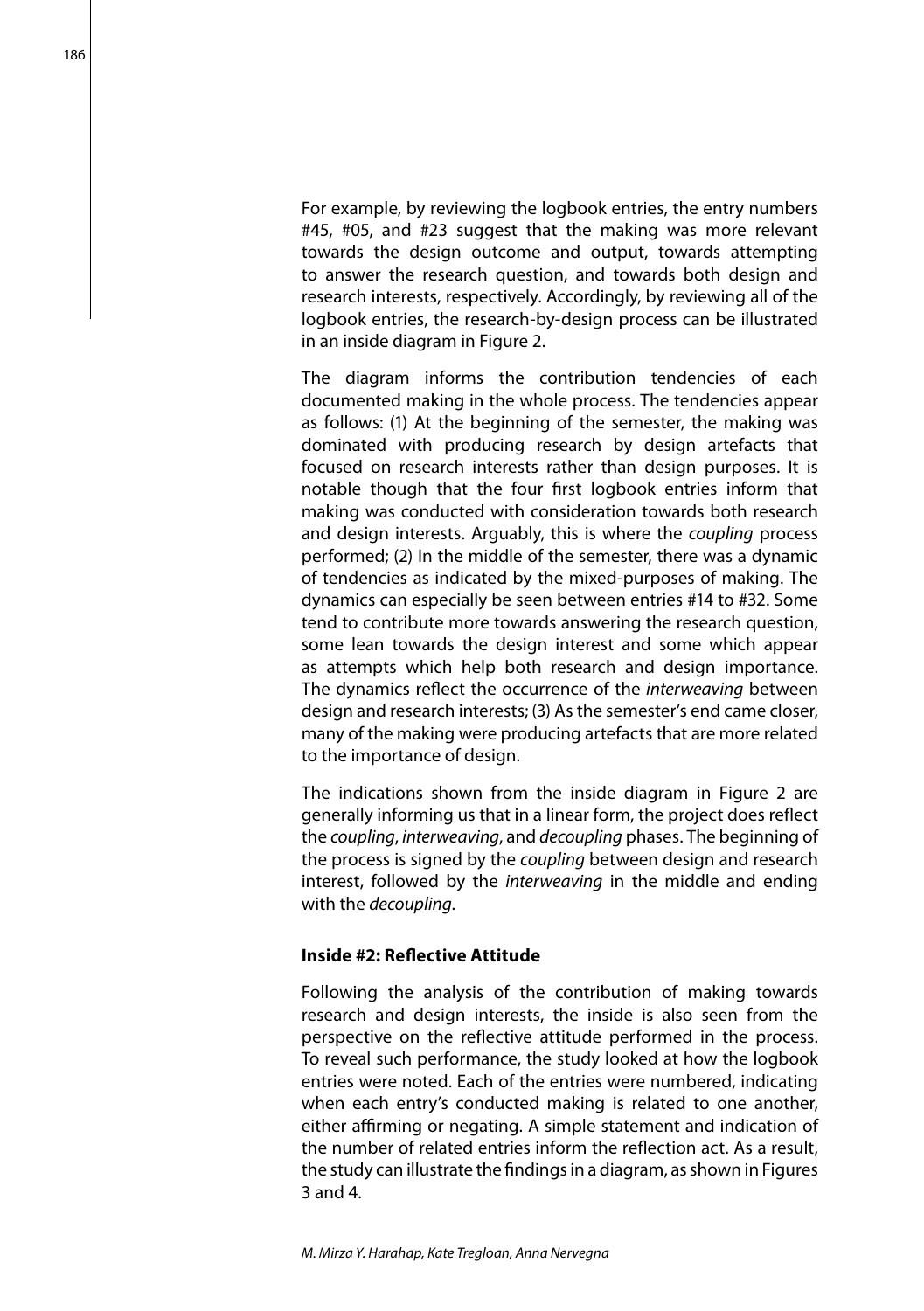Figure 3 is a more straightforward illustration of how the reflective attitude was performed in the observed research-by-design project. Compared to Figure 4, which shows the overall inside that is seen from the perspective of reflection-in-action, the diagram in Figure 3 tries to show distinct features in terms of the reflective number. It appears that entry #05 is one of the most reflected-to entries in the whole process. Entry #45 is one of the most reflected-on. The overall illustration, as shown in Figure 4, reflects the frequency of reflectedto and being reflected. Through the illustrations, we can see that there is no restricted distance as to how far the reflection could be done. One making can be related to another making completed just one step earlier; yet another or even the same making can also have a relation with a making that was done much earlier in the overall research-by-design process.



Notably, the analysis shows how the making and design development demonstrates the reflective attitude in the process of artefacts' authentication and re-authentication (Gowans & Wright, 2007). The analysis also suggests a form of creativity that was previously argued. The analysed reflection-in-action shows an instinctive act that somehow fights logic through associative thinking that interrelates various elements (Canaan, 2003), and it gives a space Figure 3 Example of the analysis of the inside process through reflection-inaction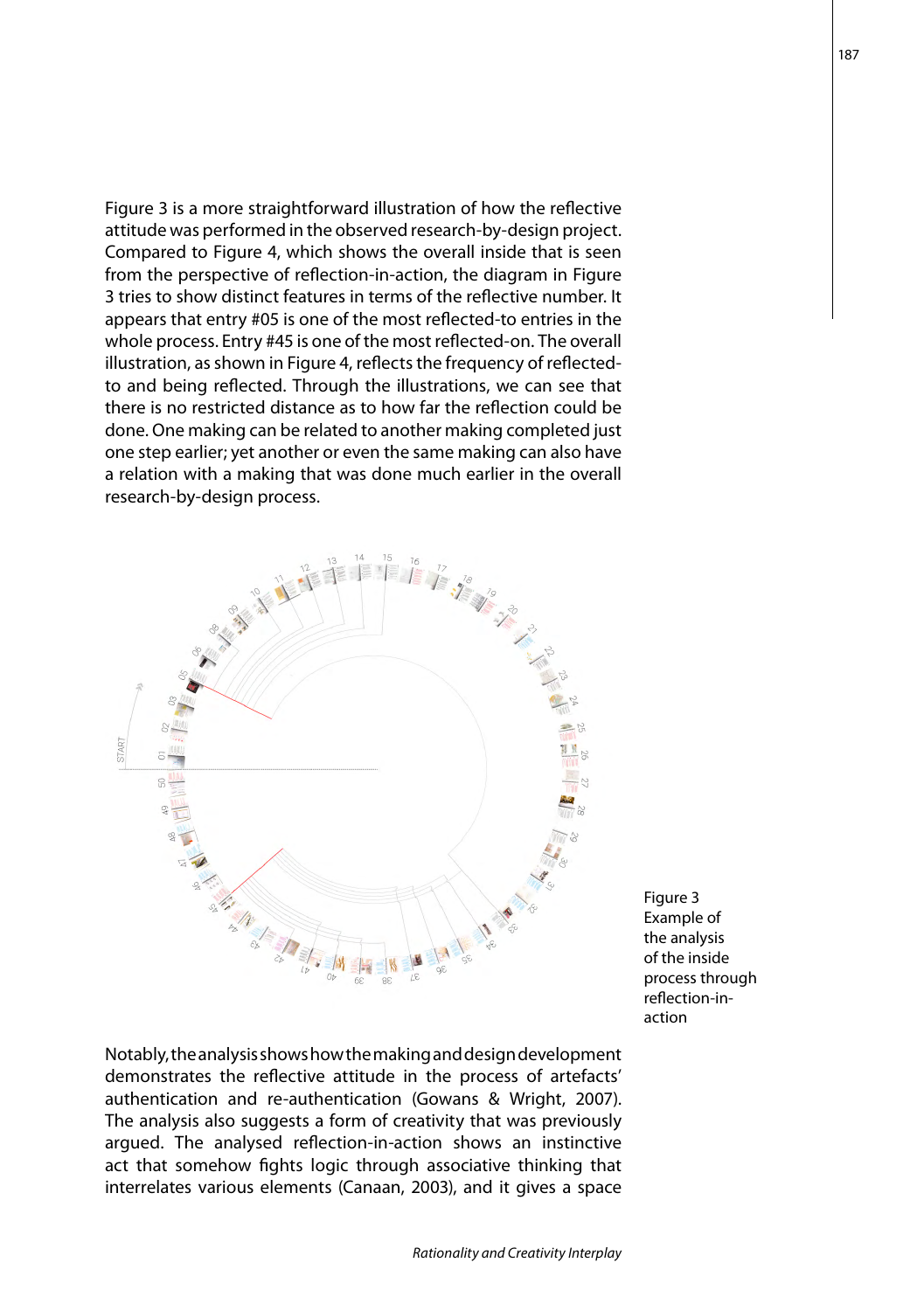for an in-depth engagement with the design experience by making an order upon the experiences themselves (Barnett, 2007). They are clearly shown from the frequency of entries reflected-to and being reflected. Different amounts of reflection not just demonstrates the significance of the making; however, it shows how making an order and interrelating various elements make sense of what have been done in the project. Making with fewer numbers of entries reflectedto or being reflected might inform how insignificant they are in the overall process. However, this is considerably less important than knowing the position of each making towards another making and each artefact towards other artefacts.

Furthermore, in retrospect towards the spiral model of design process that has been previously discussed, the reflection-in-action indeed played a significant role in transforming the linearity of the design process into a spiral one. However, based on the observation, as the reflection was characterised through the frequency and the distance of the reflection, it could be argued that the spiral model of the design process is actually not rigid and appeared as a distorted spiral instead, implicating the personalisation of the project.



188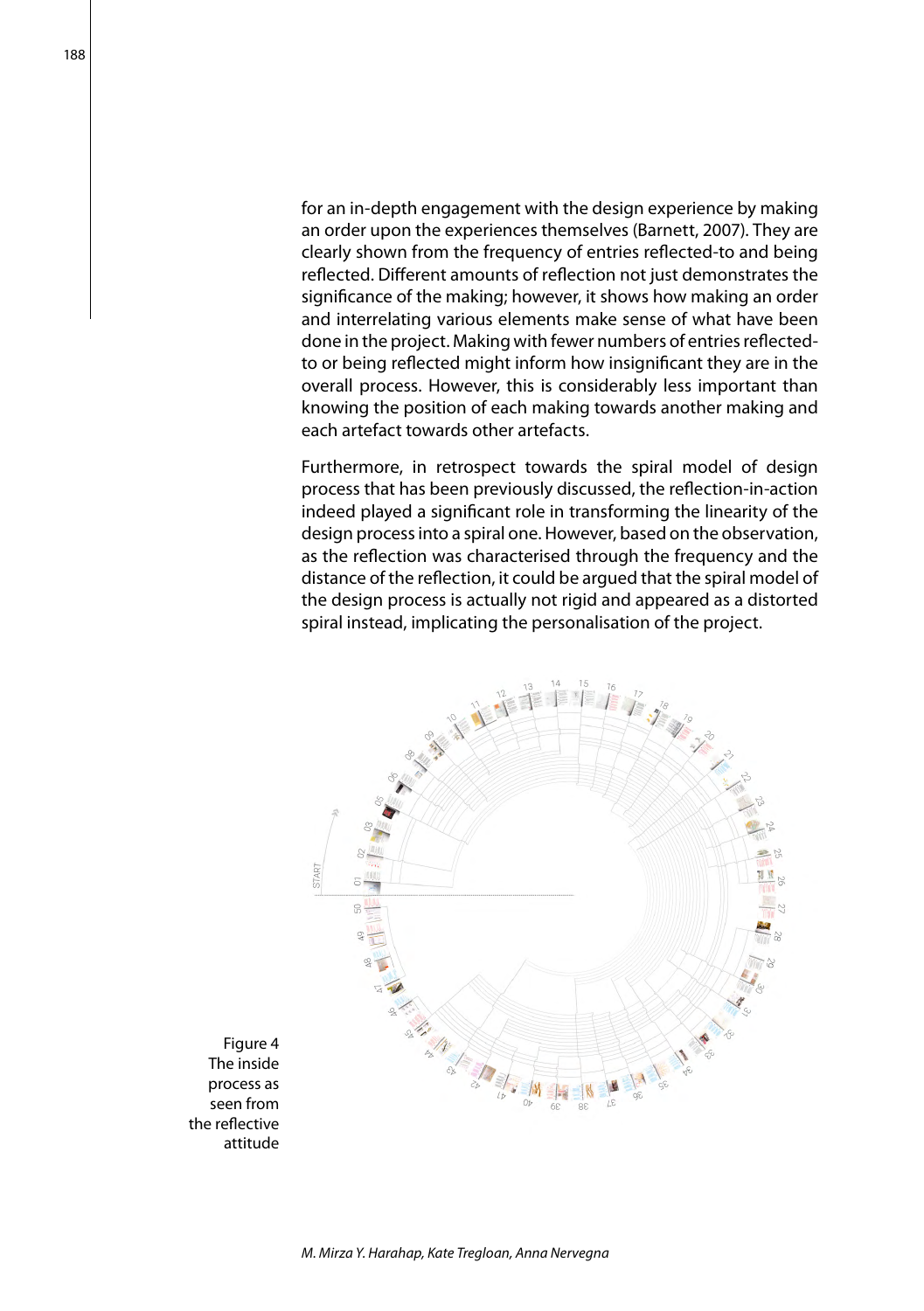#### **Inside #3: An Interplay between Rationality and Creativity**

Deeper in the analysis and discussion of the inside process of a research-by-design project is an attempt to see the relation between reflection-in-action upon each making conducted during the project with its purpose tendencies that are either for the importance of research or design interests. The attempt was based on the argument that design activity incorporates inseparable rationality and creativity within (Bashier, 2014). Here, the inside process which sees the tendencies of interests is argued as a result of performing rationality. Meanwhile, although the reflection-inaction is also a form of the rational approach of a research by design, its nature which penetrates the uncertainty to make way for design development through making relation and dependency among the produced artefacts reflects how creativity is performed. In other words, this part of the study attempts to illustrate an integrated design paradigm "in which rational-based design decisions and creatively generated ideas as well as reflective interpretations complement each other that none can individually produce complete designs" (Bashier, 2014, p. 430).



Figure 5 Analysis of the inside process as an interplay between rationality and creativity

189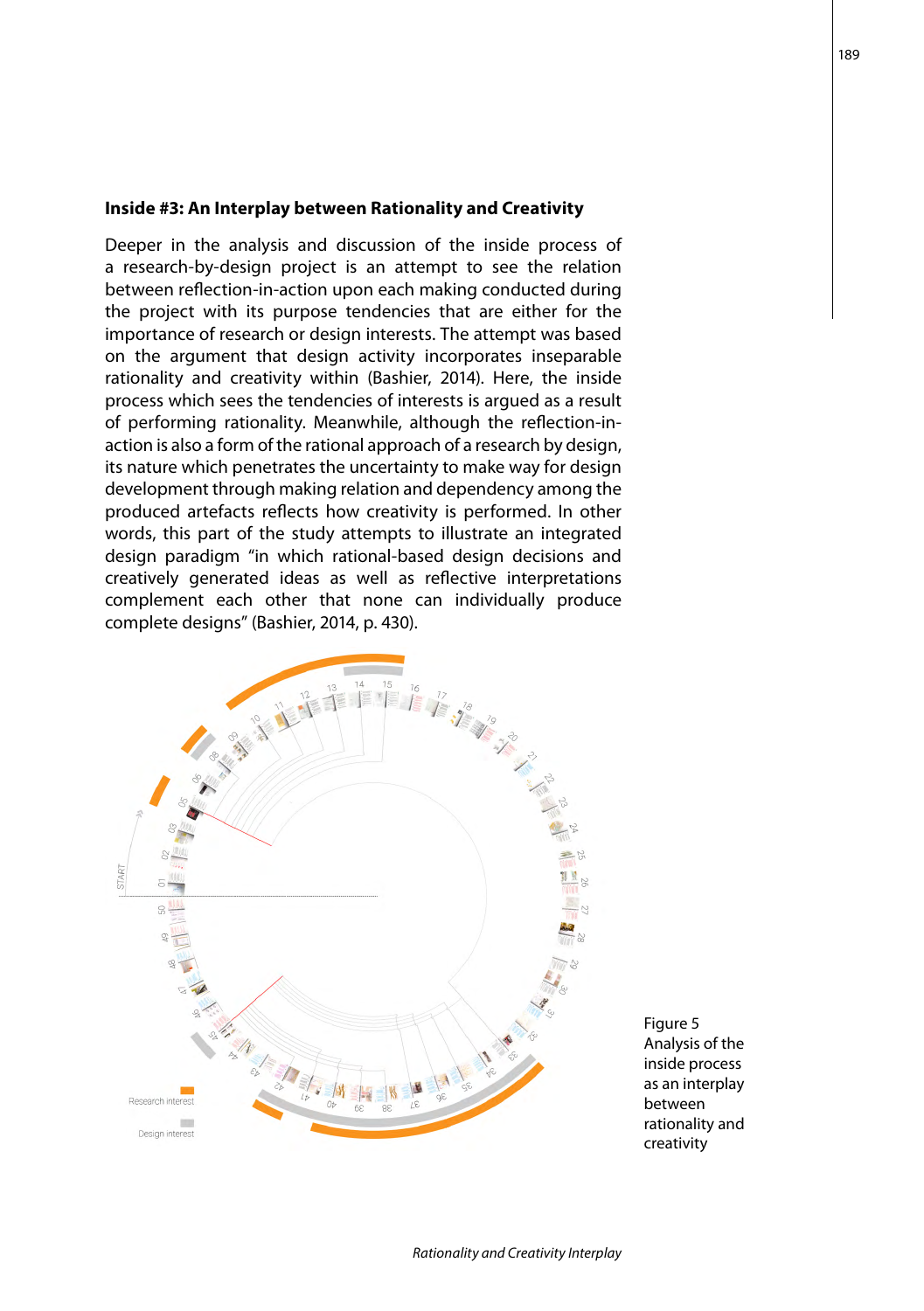Figure 5 shows an example of the analysis of inside as seen through its interest tendency and as seen through the performance of reflection-in-action. Here, we can recognise the interesting tendency of the entries #05 and #45, which are frequently reflectedto and being reflected, respectively. What we need to underline here is that we can also recognise the interesting tendency of the relevant making with entries #05 and #45. From just looking at these two entries, we can see that entry #05, which was more about research interest, tended to be reflected with several other entries which mainly contributed to answering the research question. Meanwhile, the making in entry #45, which solely contributed to the design development was being reflected to several other making conducive to both research and design interests.



Figure 6 Final diagram of the inside process

> When the analysis was performed to all of the logbook entries, the result is shown in Figure 6. The diagram reflects the very illustration of the rational and creative interplay during the project. It turns out that the interplay this study is sought after it appears as a complex and dynamic inter-relational making that is relative towards the reflective thinking performed, which is that it affects the making themselves consequently, and thus, the unrigid spiral process. The interplay also suggests what was argued by Plowright (2014) that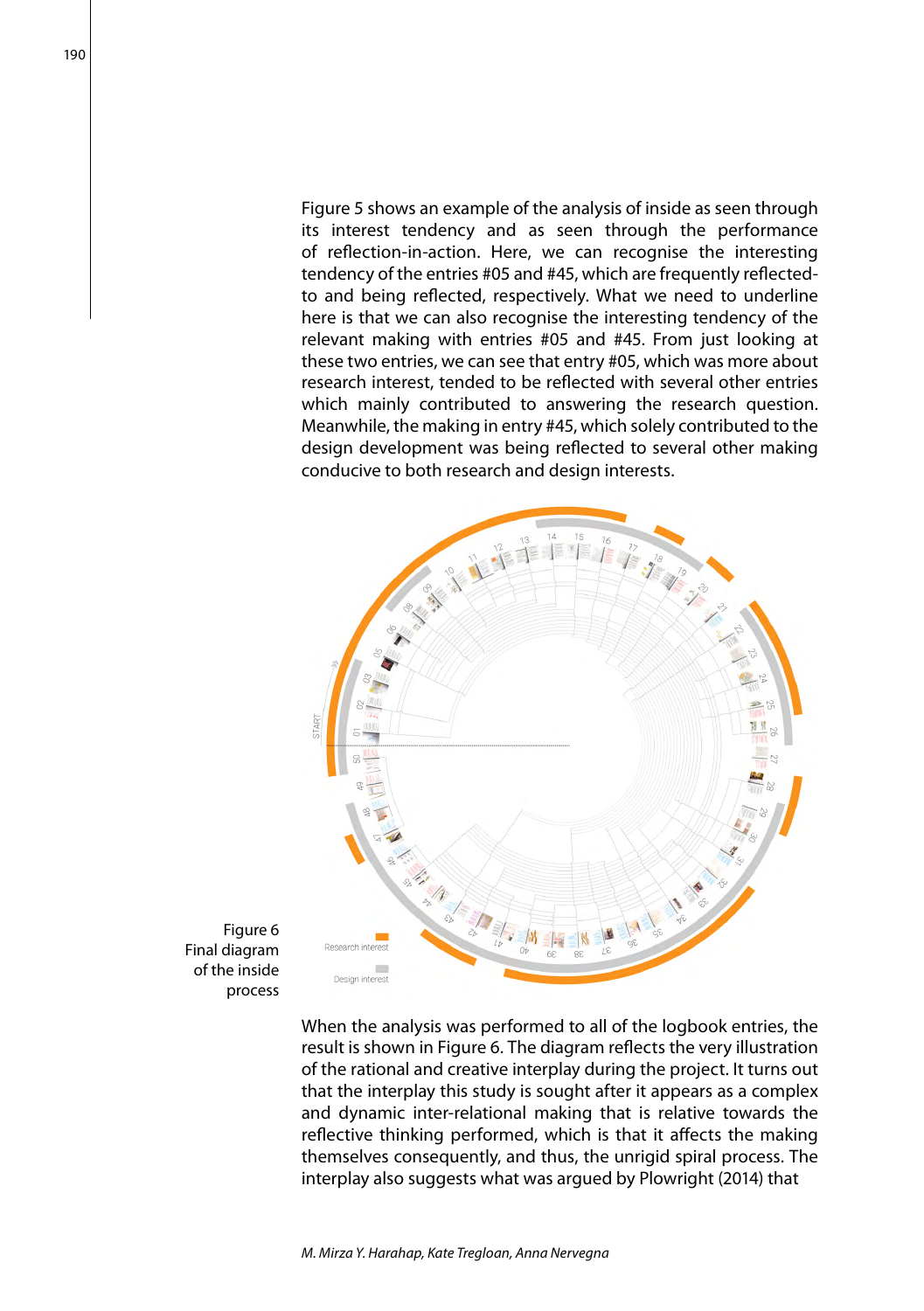learning how to do architectural design is, first and foremost, learning how to think. This isn't meant in terms of intellectual capacity or ability – being smart doesn't necessarily make one a good designer. Thinking, in this context, means becoming skilled at applying *different styles of thinking* within the same process and towards the same goal. (p. 73)

The final diagram of the inside process implies Plowright's argument. The inside that is revealed in this part of the study informs us the conduction and the thinking in the project. It shows how a researchby-design project as a series of making that incorporates various degrees of thinking styles is conducted. The incorporation means knowledge is embedded into design activities, hence the escalation of the project (Faste & Faste, 2012). Therefore, in a sense, the result of the study may as well reflect that research by design is not merely about the study of design but also about the process through which knowledge production is performed through design activities (Roggema, 2017).

#### **Conclusion**

Based on the three-part analysis of the inside process of a research by design project, it is argued that the importance of conceptualising design knowledge, as the interplay between rationality and creativity suggested, can be altered by dismantling how a researchby-design project is performed. Dismantling the process by reviewing documented making as performed in this study reveals that the inside process can be a powerful tool to inform us about what is occurring in a research-by-design project. Researchby-design projects indeed involve creative making, producing artefacts which contribute to both the research and design portions of the project. It is also true that within research by design is the performance of rationality approaches and thinking styles. Overall, they inform us about what is going on in the interior of a researchby-design project.

However, it is through the analysis which combines the two that we can understand the extent of the interplay between rationality and creativity. The study found that the interplay of rationality and creativity is a collection of a complex forward-backwards act of thinking and making, a reflection, that suggests a spiral design process model in which dynamicity is a form of personalisation of the project, hence the possible distinction of one project to another. In a sense, this reflects the interiority of research by design. What happens in the interior—the inside process in this case, somehow affects and controls its appearance—the product of the project itself (McCarthy, 2005).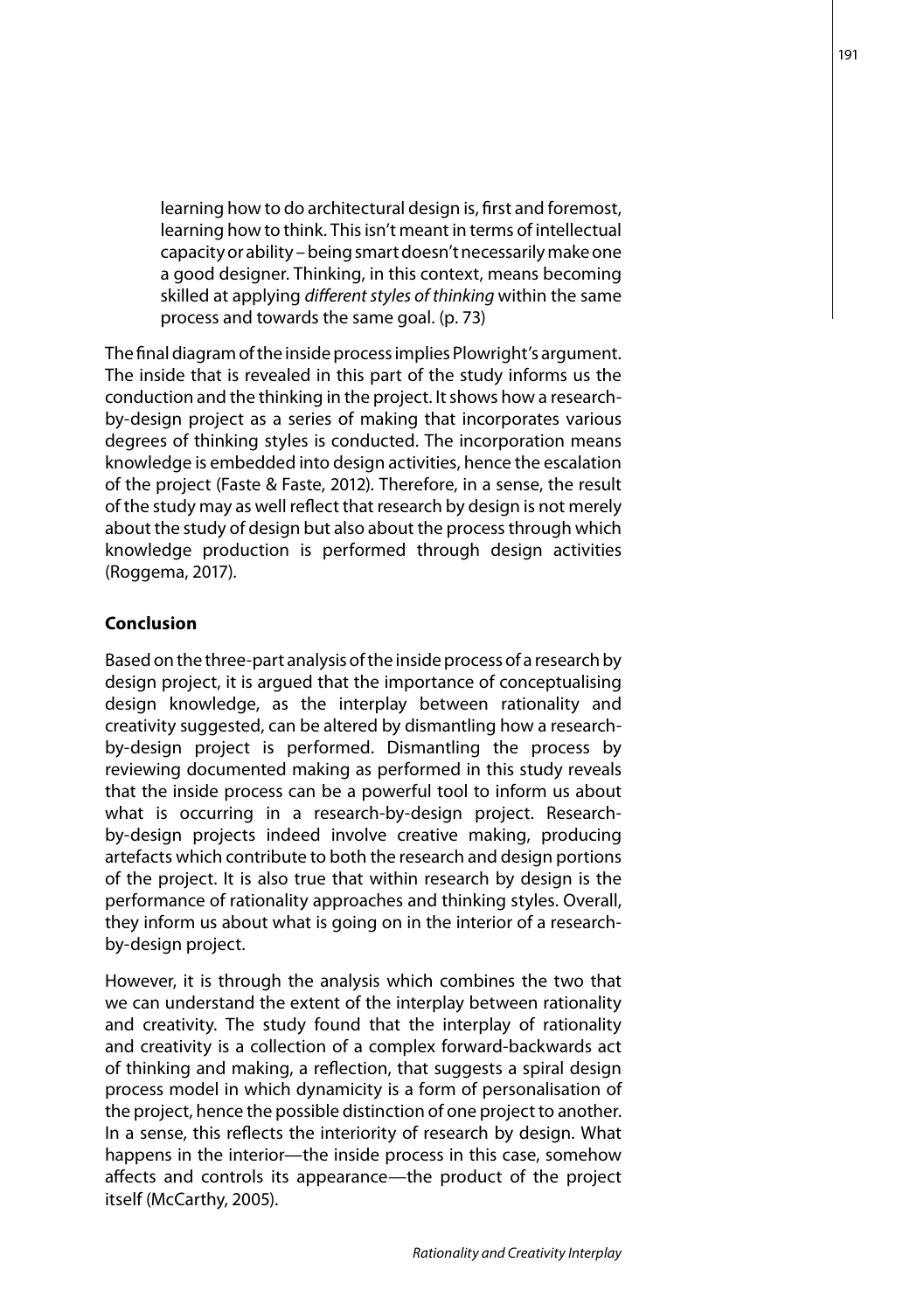The study presented in this paper, however, only examines one project. As this paper only presented a preliminary study, further research on this topic is needed to strengthen the findings. A sufficient number and a variety of research-by-design projects being analysed will further inform us of the pattern on how the interplay between rationality and creativity occurs. Doing so, maybe we can return to our point of departure. The illustration of the inside process may then develop into a conceptualisation.

#### **References**

- Barnett, R. (2007). *A will to learn: Being a student in an age of uncertainty.* New York, NY: Society for Research into Higher Education & Open University Press.
- Basballe, D. A. & Halskov, K. (2012). Dynamics of research through design. Proceedings from Designing Interactive Systems. Newcastle, UK.
- Bashier, F. (2014). Reflections on architectural design education: The return of rationalism in the studio. *Frontiers of Architectural Research, 2014*(3), 424-430. http://dx.doi.org/10.1016/j. foar.2014.08.004
- Burdick, A. (2003). Design (as) research. In B. Laurel (Ed.), Design research: Methods and perspectives (p. 82). London: The MIT Press.
- Canaan, D. (2003). Research to fuel the creative process. In B. Laurel (Ed.), *Design research: Methods and perspectives* (pp. 234- 240). London: The MIT Press.
- Carey, J. (2018). Indeterminate duration. *Interiority, 1*(2), 185-202. https://doi.org/10.7454/in.v1i2.25
- Cross, N. (2007). From a design science to a design discipline: Understanding designerly ways of knowing and thinking. In R. Michel (Ed.), *Design research now: Essays and selected projects* (pp. 41-54). Basel: Birkhäuser Verlag AG.
- Cross, N. (1997). Creativity in design: Analyzing and modeling the creative leap. *Leonardo, 30*(4), 311-317. https://www.jstor. org/stable/1576478
- Donahue, S. (2003). Enabling design. In B. Laurel (Ed.), *Design research: Methods and perspectives* (pp. 164-171). London, England: The MIT Press.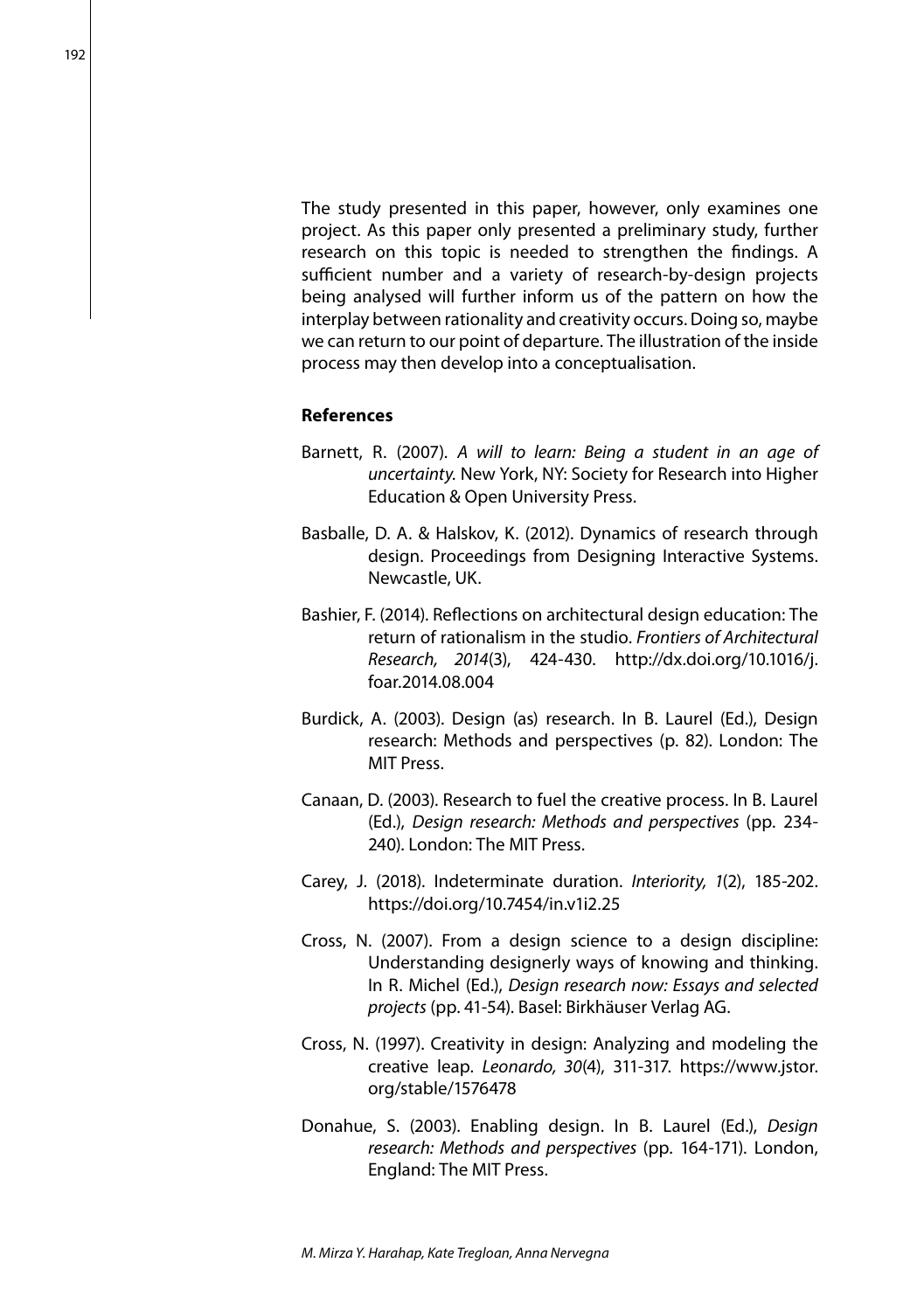- Dorst, K., & Cross, N. (2001). Creativity in the design process: Coevolution of problem-solution. *Design Studies, 22*, 425-437. https://doi.org/10.1016/S0142-694X(01)00009-6
- Faste, T., & Faste, H. (2012). Demystifying "design research": Design is not research, research is design. Proceedings from IDSA Education Symposium 2012. Boston, USA.
- Gero, J. S., & Mc Neill, T. (1998). An approach to the analysis of design protocols. *Design Studies, 19*, 21-61. https://doi.org/10.1016/ S0142-694X(97)00015-X
- Gnezda-Smith, N. (1994). The internal forces of creativity: When hearts start to flutter. *Roeper Review, 17*(2), 138-143. http:// dx.doi.org/10.1080/02783199409553643
- Gowans, S., & Wright, R. (2007). An interest in the uninteresting. In N. Temple & S. Bandyopadhyay (Eds.), *Thinking practice: Reflections on architectural research and building work* (pp. 44-57). London: Black Dog Publishing.
- Hauberg, J. (2011). Research by design a research strategy. *AE… Revista Lusófona de Arquitectura e Educação, 2011*(5), 46-56.
- Krippendorff, K. (2007). Design research, an oxymoron? In R. Michel (Ed.), *Design research now: Essays and selected projects* (pp. 67-80). Basel: Birkhäuser Verlag AG.
- Michel, R. (2007). Introduction. In R. Michel (Ed.), *Design research now: Essays and selected projects* (pp. 15-17). Basel: Birkhäuser Verlag AG.
- McCarthy, C. (2005). Toward a definition of interiority. *Space and Culture, 8*(2), 112-125. https://doi.org/10.1177%2F1206331205275020
- Nijstad, B. A., De Dreu, C. K. W., Rietzschel, E. F., & Baas, M. (2010). The dual pathway to creativity model: Creative ideation as a function of flexibility and persistence. *European Review of Social Psychology, 21*(1), 34-77. http://dx.doi. org/10.1080/10463281003765323
- Plowright, P. D. (2014). *Revealing architectural design: Methods, frameworks and tools*. New York: Routledge.
- Rhea, D. (2003). Bringing clarity to the "fuzzy front end": A predictable process for innovation. In Laurel, B. (Ed.), *Design research: Methods and perspectives* (pp. 145-154). London: The MIT Press.